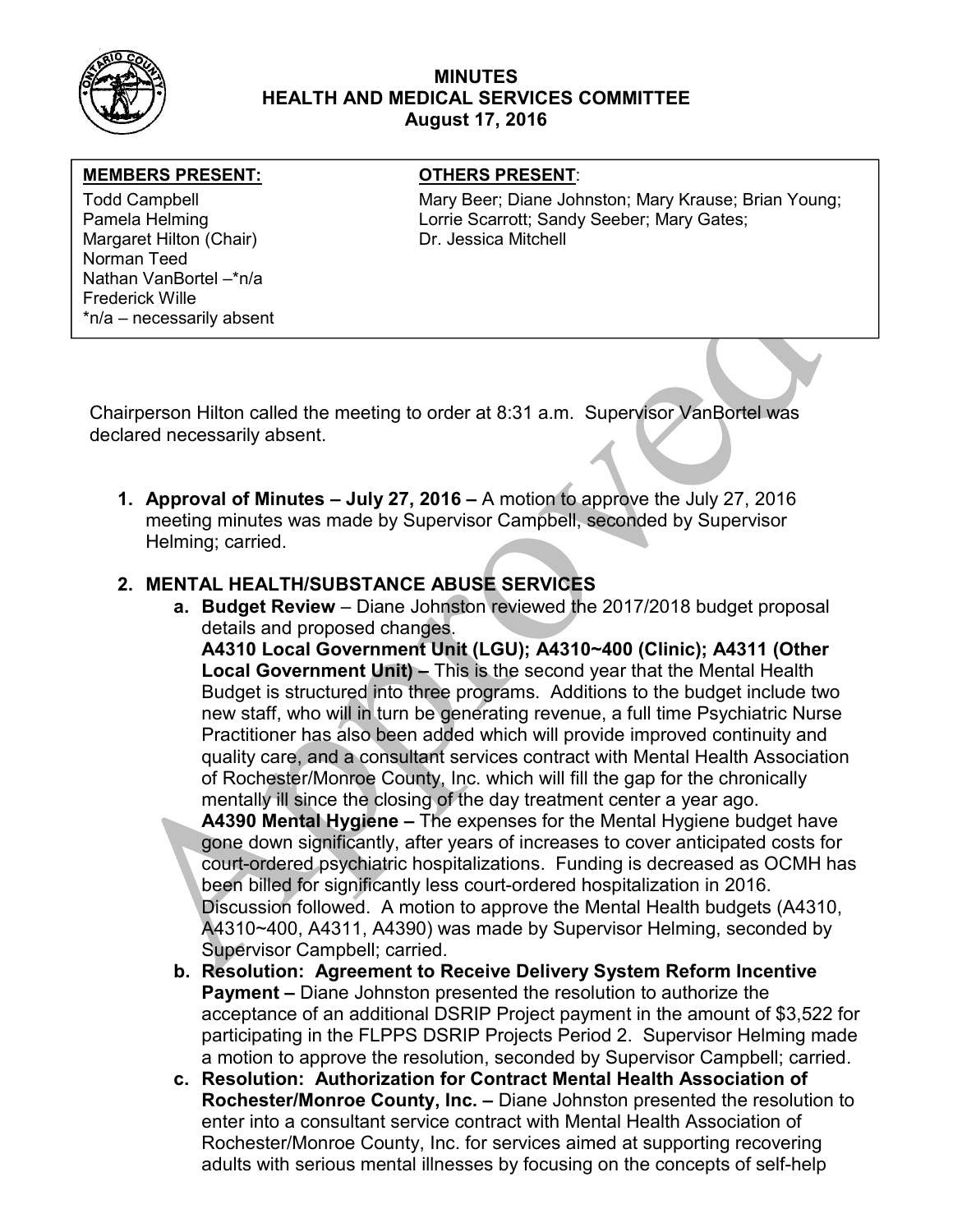and empowerment. Various services will be offered on a drop-in basis rather than formal mental health appointments. Facilities will be offered in-kind within the community. A motion to approve the resolution was made by Supervisor Teed, seconded by Supervisor Campbell; carried.

County Administrator Mary Krause applauded Ms. Johnston for pursuing this contract; it will be good for the community with the loss day treatment services.

- d. NYSAC Informational Summary Regarding Heroin Addiction Ms. Johnston shared highlights from an informational summary she prepared for NYSAC highlighting Ontario County's efforts to battle the heroin epidemic including the efforts of the Partnership for Ontario County, Ontario County Jail, FLACRA, Public Health, Finger Lakes Council on Alcoholism, and Clifton Springs Hospital and Clinic. Supervisor Campbell suggested sharing the summary with The Conference of Local Mental Hygiene Directors. Supervisor Helming suggested putting PSA's produced by Canandaigua Academy students on the OCMH website. Discussion followed.
- e. Mental Health/Substance Abuse Updates Diane Johnston provided the following updates:
	- Child Psychiatry Child Psychiatrist is resigning due to medical issues, an interview is scheduled on August 29 for the position. Rochester Regional continues to work with OCMH regarding staffing. There will be some good options to fill the position with a smooth transition.
	- Substance Free Clubhouses are up and running across the county. Geneva sees 30-40 youth each Saturday evening, Canandaigua YMCA and the Never Alone Club in Bloomfield have had fits and starts.
	- Web site updated this summer by an intern, kudos to her, it looks great. Mary Krause reports the intern has done a phenomenal job providing links to services, screening tools, maps, and RTS schedules.
	- Trolley Station Mixed use and affordable housing in Canandaigua is up and running, the grand opening will be celebrated on September 15.

# 3. PUBLIC HEALTH

a. Budget Review – Mary Beer provided the 2017/2018 budget proposals along with a memo providing an overall review of the changes. The budget has been organized into three different areas (Public Health, Coroners, and the Children with Special Needs Program).

**Public Health with grants –** Overall County contribution to the budget is going down \$81,294 due to staff retirements. There will be no accreditation costs, as they were incurred in 2016. Some minor equipment purchases have been budgeted for the department. Lead testing has been removed from the budget due to the cost of the solution which expires before it can all be used. Patients are able to have the testing done at a lab and insurance will be billed. Coroners - Decrease of \$29,000 from last year as Public Health isn't experiencing both newly elected Coroners utilizing family health insurance. Children with Special Needs Program – Increase of \$317,329 due to personnel services and fringe benefits, vehicle lease, transportation costs, education services, preschool software, and preschool Medicaid revenue decrease. Some additional revenue comes in the form of state aid and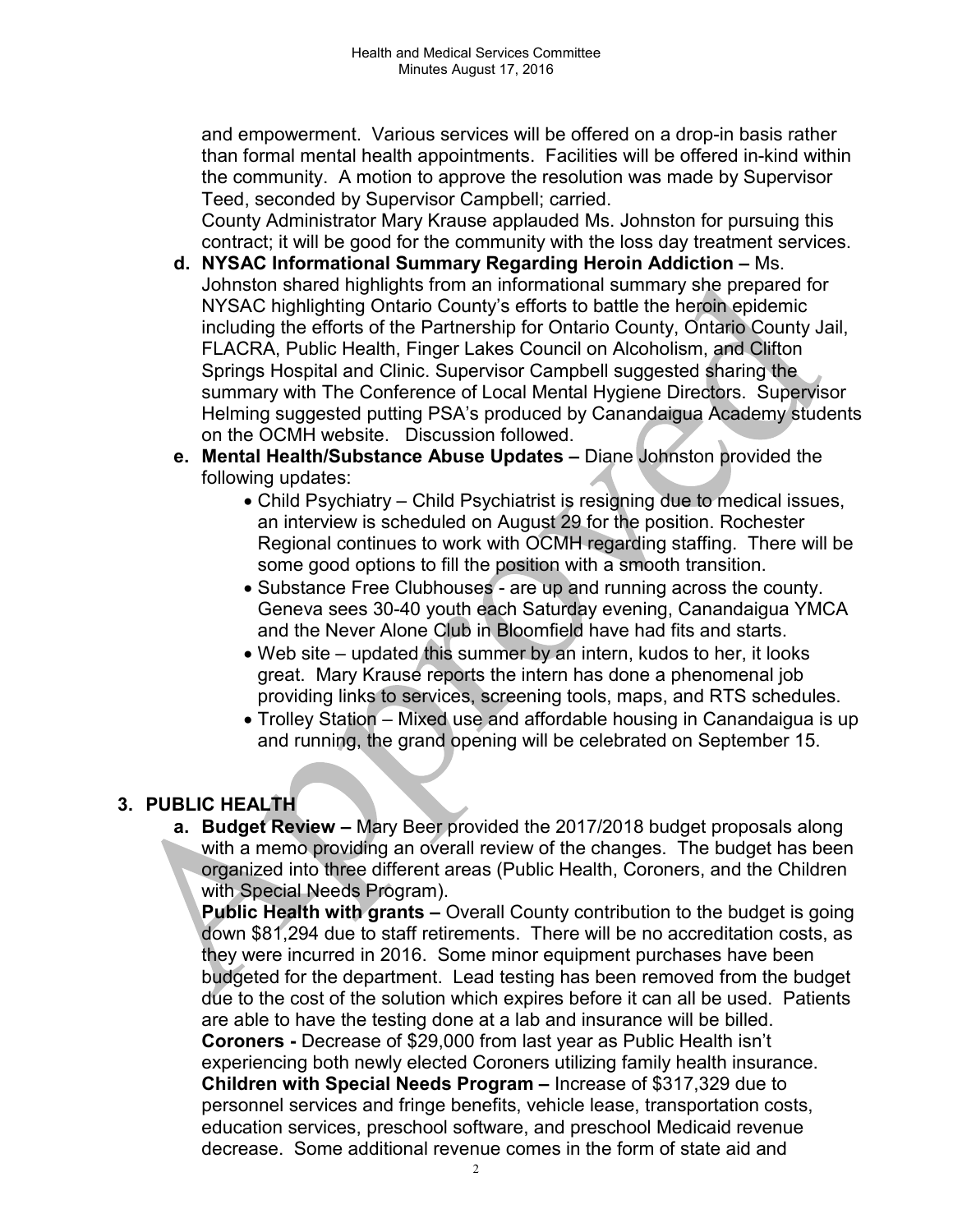Medicaid offset. Happiness House has been mandated by the state to open up two previously unused classrooms creating more transportation and school administration costs. Services continue to trend up due to more complex cases requiring more services. Similar increases are not projected for next year. Supervisor Campbell inquired whether there would be state aide to defray some of the new preschool transportation costs. State aide reimburses 59% of these costs, but will not offer additional funds to offset the new transportation costs. Discussion followed.

A motion to approve the Public Health budgets (A4010, A4017, A4020, A4021, A4042, A4050, A4046, A4058 and A4059) was made by Supervisor Teed, seconded by Supervisor Wille; carried.

- b. Resolution: Authority to Renew Contract with Rochester Hearing and Speech Center, Children with Special Health Care Needs Program –PHCP – Tabled until next meeting.
- c. Resolution: Authority to Renew Contract with Rochester Hearing and Speech Center, Children with Special Needs Program (For Early Intervention and Preschool Programs) – Mary Beer presented the resolution to renew an authorized service provider contract required for the provision of services required for the program. The contract is delayed due to the provider not signing and returning the contract or providing insurance in a timely manner. A motion to approve the contract was made by Supervisor Campbell, seconded by Supervisor Helming; carried.
- d. Resolution: Authorization to contract with James McGuiness & Associates, Inc. – Mary Beer presented the resolution for the Children with Special Needs Program to contract with James McGuinness & Associates to bill Medicaid for reimbursement of services provided for qualified Ontario County Preschool children. Supervisor Campbell inquired as to who would be processing Medicaid claims. They will be submitted by James McGuiness & Associates, Inc. through a clearing house. Staff will start training on the system this fall. By March 1, 2017 all claims will be submitted through the new software. A motion to approve the resolution with the correction of typographical errors was made by Supervisor Teed, seconded by Supervisor Campbell; carried.
- e. Review Amended Public Health Law Section 1352-e Allowing companion dogs, under the control of a person, in outdoor dining areas at food establishments - Ms. Beer reviewed the new Public Health Law with the committee prior to sharing with the full board of supervisors. Before distributing the new law to the full board as an informational item Supervisor Campbell suggested clarifying up front the difference between companion dogs and service dogs. Discussion followed.
- f. Public Health Updates Mary Beer presented the following updates:
	- Happiness House Service Coordination Clinical Associates of the Finger Lakes is picking up half of the ongoing service coordination cases that Happiness House is forgoing. OCPH is currently looking for a vendor to pick up more of the ongoing service coordination to fill the gap. In the event that an alternative can't be found, hours may be increased for a current Public Health employee.